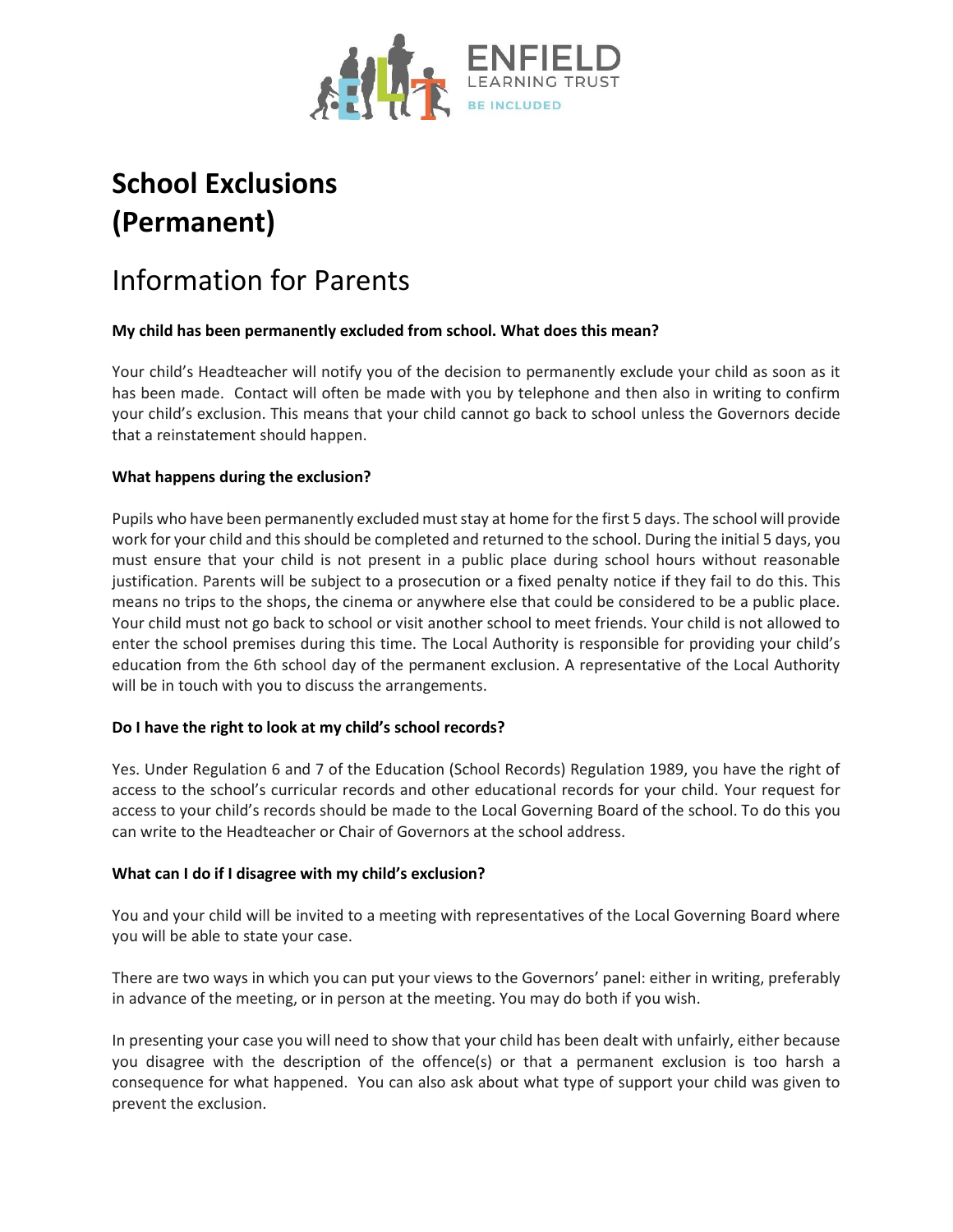The meeting will normally take place at the school and will last for about an hour. If you are unable or do not wish to

attend the meeting you may send any written comments you want to be considered to the Governors. If you do not want to attend, please inform the Clerk to the Enfield Learning Trust, via the school.

#### **Who will be at the meeting?**

Representatives of the Local Governing Board, usually no more than three, will sit on the Panel. The Headteacher and sometimes other senior members of staff will also be present. Sometimes an education welfare officer, educational psychologist, social worker or officer from the education department may also attend.

#### **What happens at the meeting?**

The Chair of the Governors' panel will welcome you to the meeting, introduce everyone present and explain what will happen at the meeting and the exclusion procedure. The Headteacher, or other appropriate member of staff, will explain why your child was permanently excluded. You will then be able to ask the Headteacher questions about his/her report and then be able to put your own case.

The Governors are then able to ask you or your child questions concerning either the Headteacher's report or matters you have raised. When the panel feel able to make a decision they will close the meeting and everyone will leave except the Governors. You will be notified, in writing, of the Governors' decision within one school day following the meeting.

#### **What do I do if I disagree with the Governors decision to uphold the permanent exclusion?**

If the Governors decide to uphold the Headteacher's decision to permanently exclude your child, you have the right to apply for an independent review panel meeting. You have 15 school days from receipt of the Governor's letter to say that you wish to request a Review Panel meeting. You will be invited to put your case to the panel.

The panel can make one of three decisions: it may uphold your child's exclusion; it may recommend that the Discipline Committee reconsider the exclusion; or direct that the Discipline Committee reconsider its decision. If the review panel either recommends or directs that the discipline committee reconsider its decision, a further meeting must be convened at the school within 10 school days of the committee receiving the panel decision. Regardless of whether your child has recognised special educational needs, you have a right to require that Enfield Learning Trust appoint an SEN expert to attend the review.

It is recommended that you attend the meeting in person. If you want to do so, you can bring someone with you (usually a friend/family member/an interpreter or signer) to the meeting to help put your view. The decision of the Review Panel will be binding.

In determining your appeal, the panel can make one of three decisions: it may uphold your child's exclusion; it may recommend that the Discipline Committee reconsider the exclusion; or direct that the Discipline Committee reconsider it's decision. If the review panel either recommends or directs the discipline committee reconsider its decision, a further meeting must be convened at the school with 10 days of the committee receiving the panel decision.